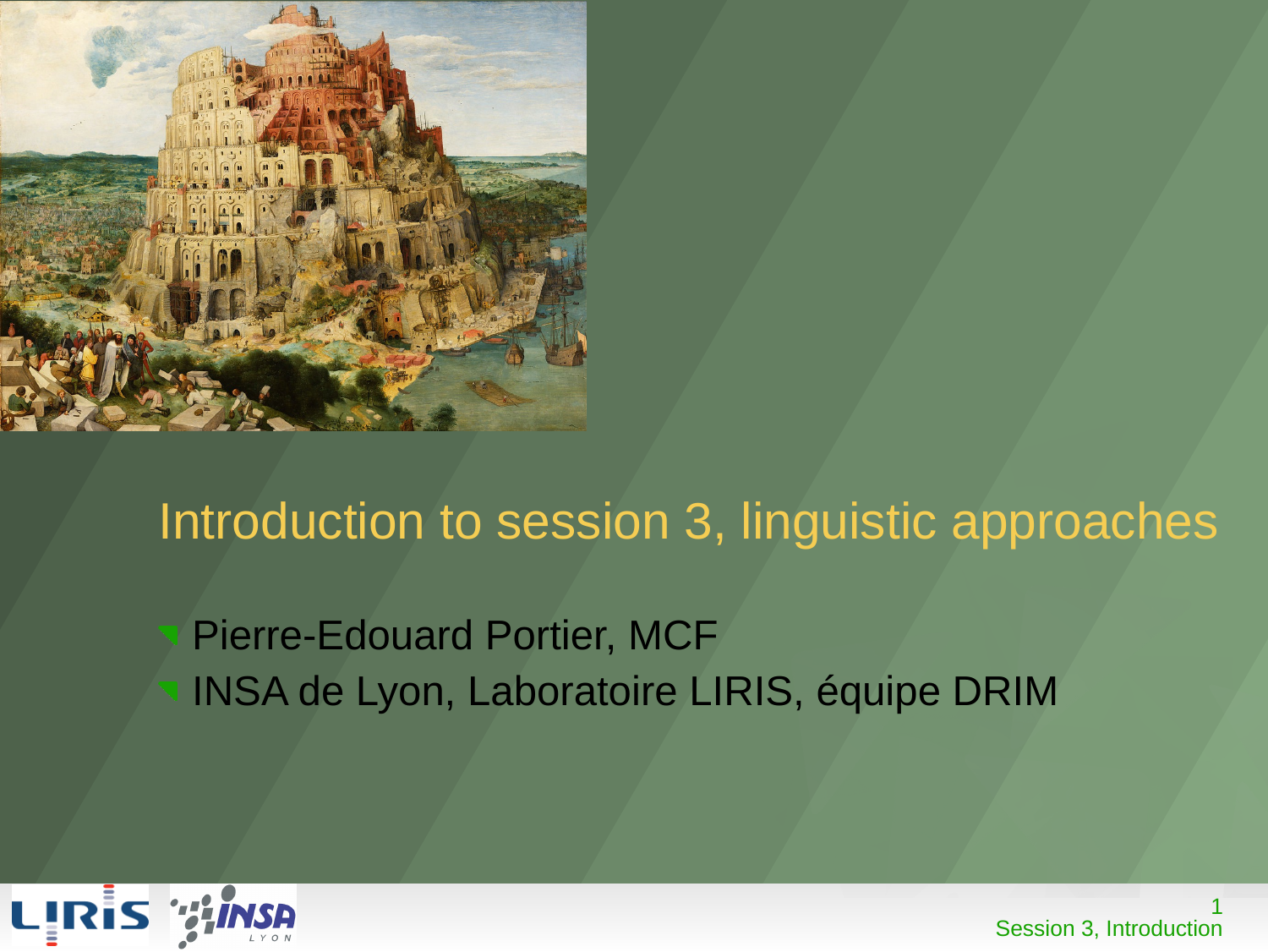#### imbecile

 $\Gamma$  imbisi: $\mathsf{I}/\mathsf{I}$ 

noun informal noun: imbecile; plural noun: imbeciles

#### 1. a stupid person.

synonyms: fool, idiot, cretin, moron, dolt, halfwit, ass, dunce, dullard, simpleton, nincompoop, blockhead, ignoramus, clod; More informal dope, thickhead, ninny, chump, dimwit, dummy, dum-dum, dumb-bell, jackass, bonehead, fathead, numbskull, dunderhead, airhead, pinhead, lamebrain, pea-brain, birdbrain, dipstick, donkey, noodle: informal nit, nitwit, twit, numpty, clot, muppet, plonker, berk, prat, pillock, wally, wazzock, divvy; informal bozo, turkey, goofus; vulgar slang knobhead; vulgar slang asshat "I'd have to be an imbecile to do such a thing"

antonyms: genius

#### adiective

adjective: imbecile

1. stupid; idiotic.

"try not to make imbecile remarks"

#### Origin



mid 16th century (as an adjective in the sense 'physically weak'): via French from Latin *imbecillus*, literally 'without a supporting staff', from *in*- (expressing negation) + baculum 'stick, staff'. The current sense dates from the early 19th century.

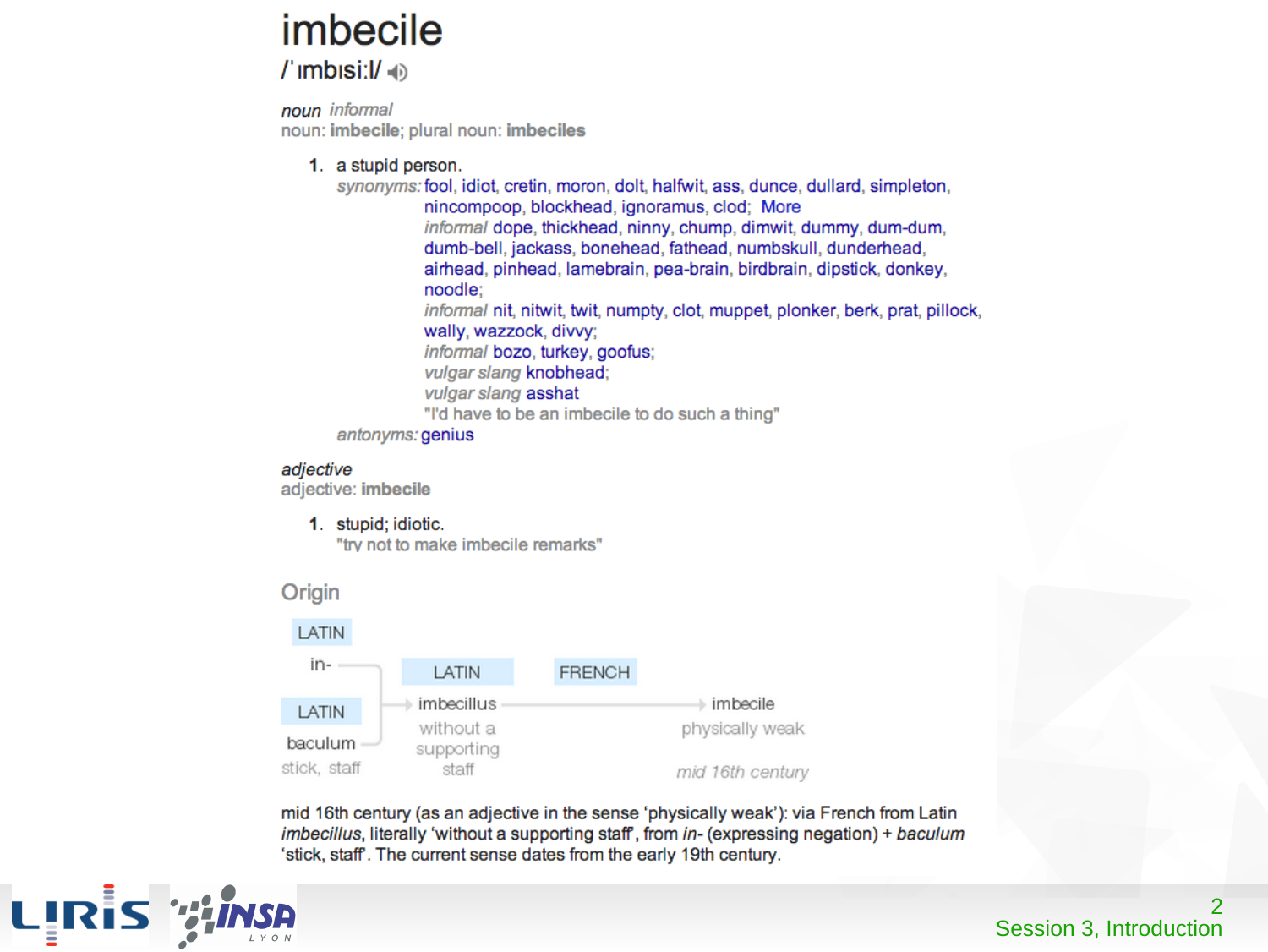#### References

Imed Zitouni Editor **Natural Language** Processing of Semitic Languages Springer

Natural Language Processing of Semitic Languages  $\blacksquare$ Zitouni, Imed (Ed.), Springer Berlin Heidelberg, 2014.

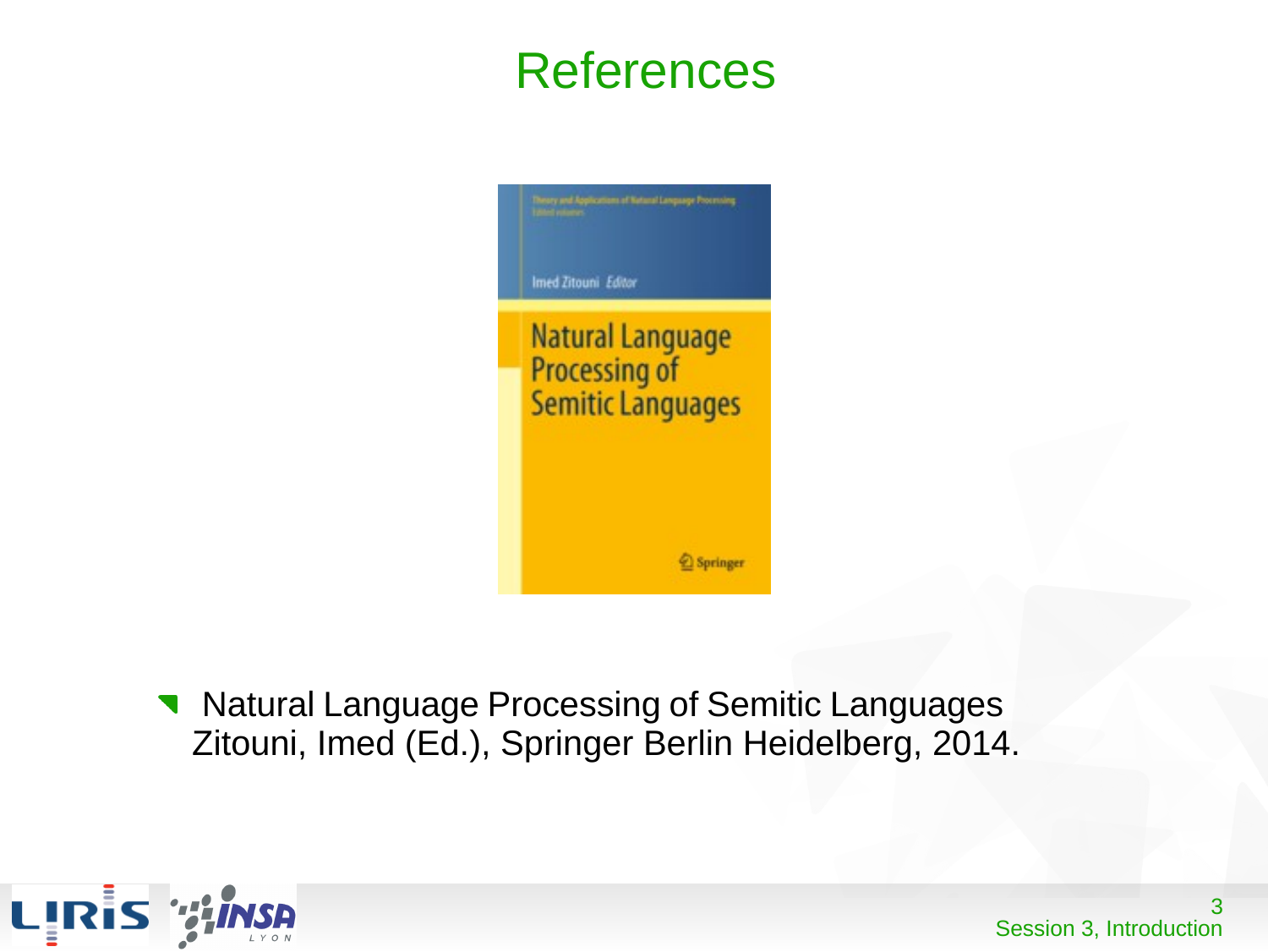#### Computational linguistics for non western European languages

- $\blacksquare$  Phonemes  $\rightarrow$  (orthographic) words with problems of euphony, etc.
- Words → segmented tagged sentences morphological formation rules
- $\blacktriangleright$  Sentences  $\rightarrow$  phrasal constituents syntactic analysis
- Phrasal constituents → meaning anaphora, discourse analysis

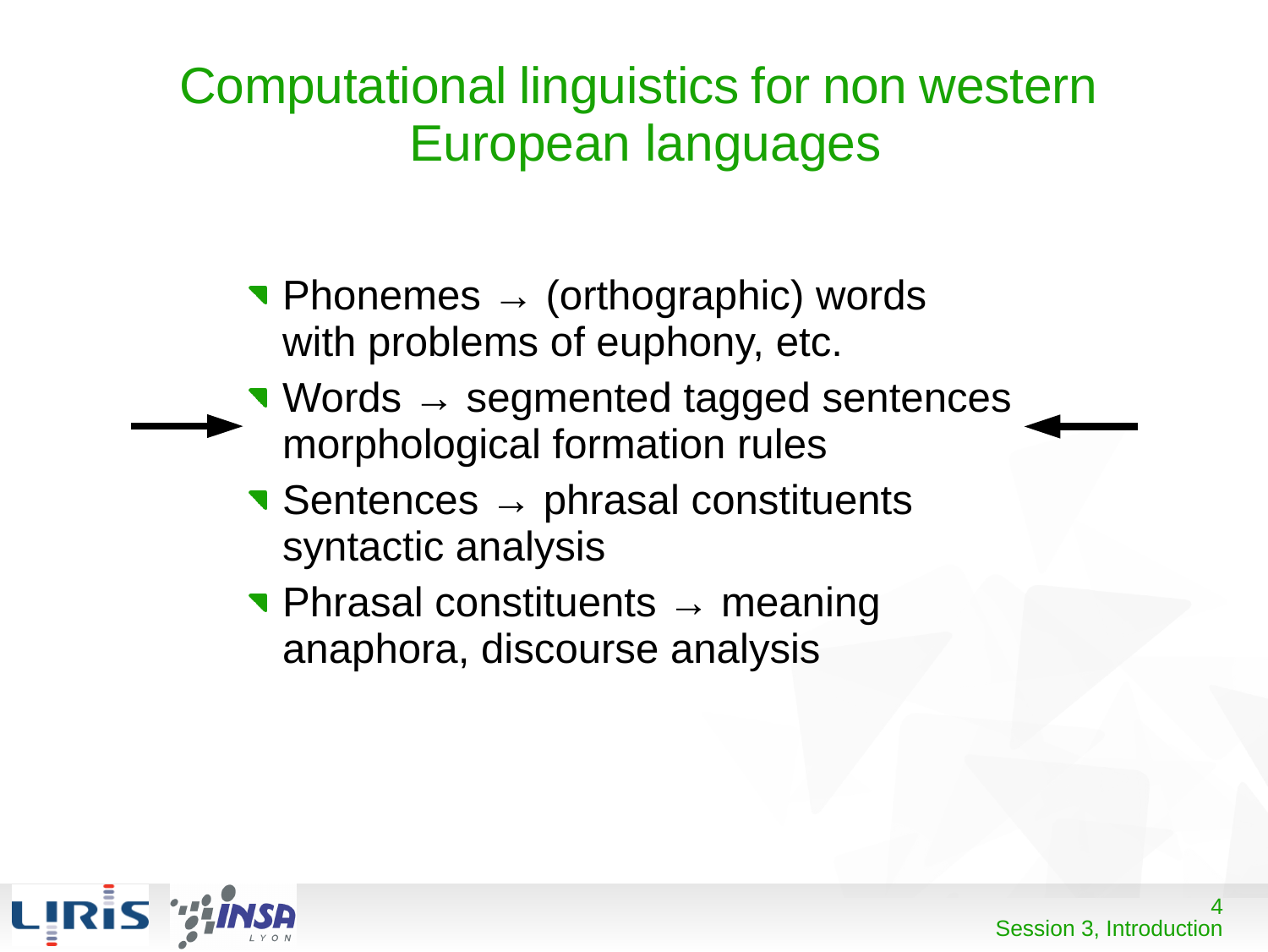- **Necessary for later tasks (information retrieval,** question answering, text summarization, machine translation, **text reuse detection**, …)
- **Most of the successful POS tagging approaches** are based on machine learning (HMM, Average Perceptron, Maximum Entropy, SVM, …)
- **However, languages with rich morphological rules** (e.g. Semitic languages, Sanskrit, …) make it inefficient to learn the rules from a training corpora.

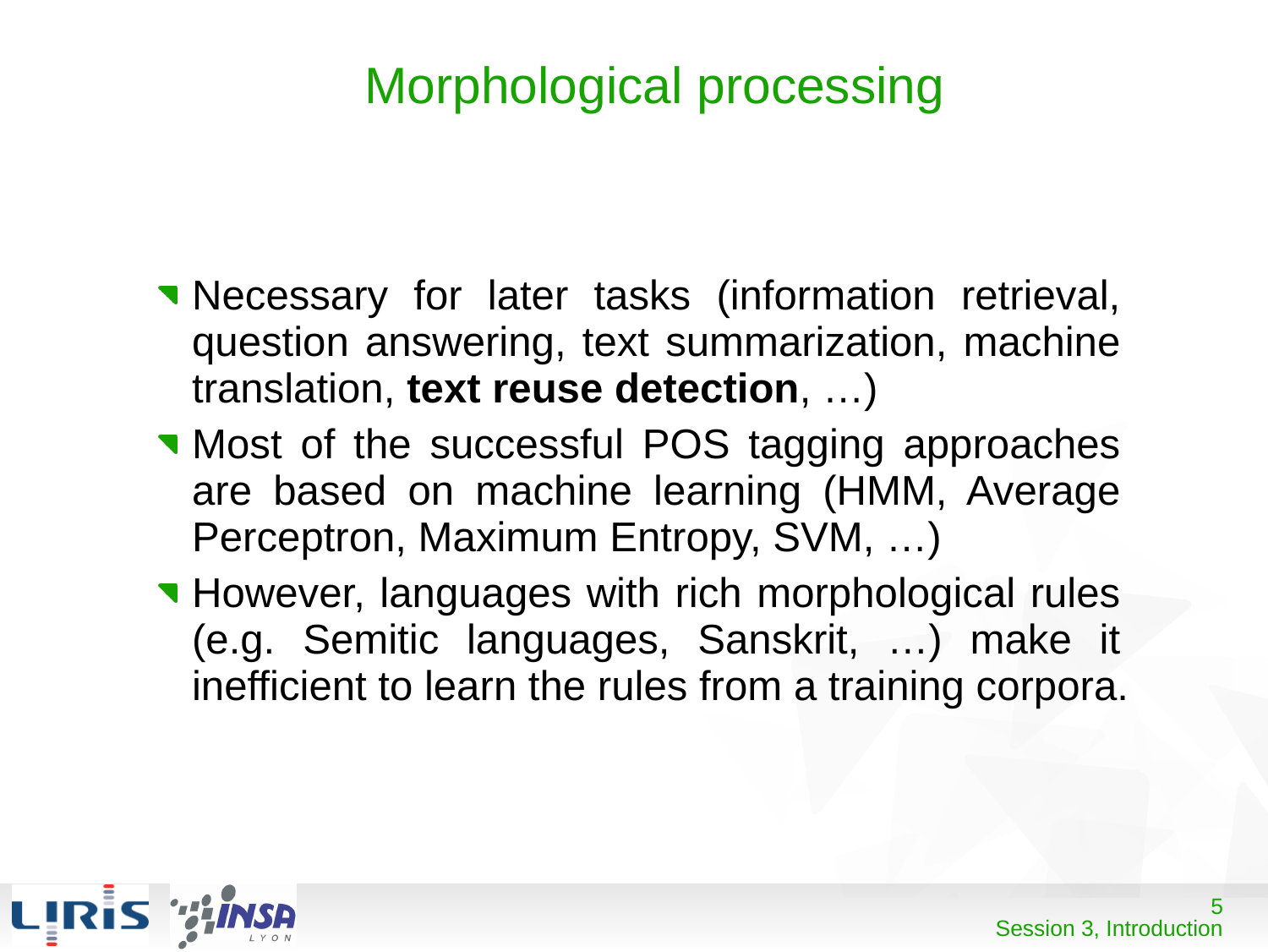- The additional complexity for the morphological processing of semitic languages comes mainly from the **non-concatenative rules**.
- E.g., in Hebrew the **root** p.t.x denoting a notion of opening, combines with the **pattern** maCCeC denoting tools and instruments to yield "key".
- **Moreover, classical bounded morphemes working** as affixes still apply (derivational and inflectional morphology)...

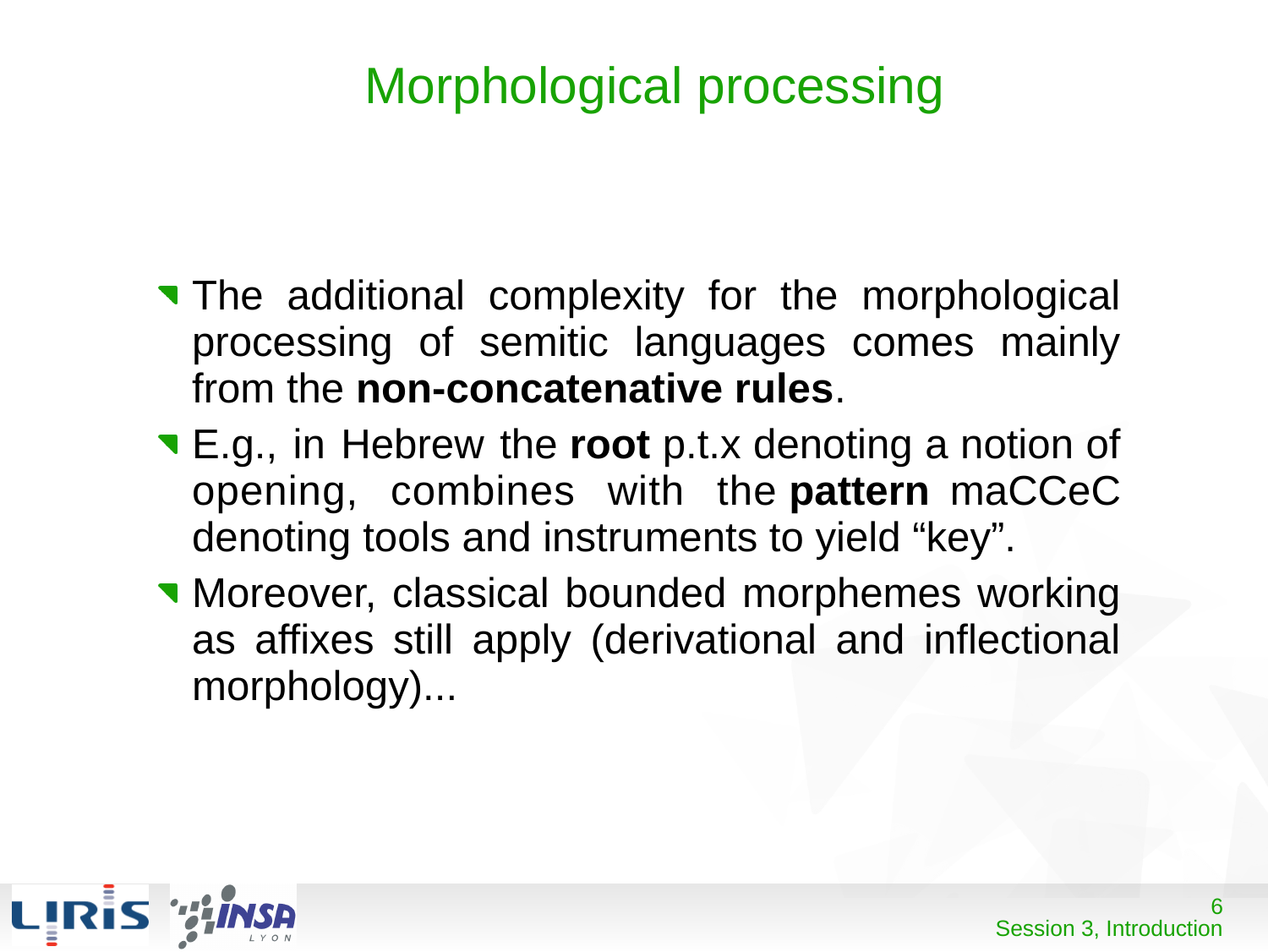- The additional complexity for the morphological processing of Sanskrit comes from the specification of relationships by inflectional and derivational morphology (instead of using position as in western European languages), and from rich prosodic changes (e.g., vidyA ("knowledge") + Apyate ("is attained")  $\rightarrow$  vidyApyate).
- **Positional grammars and constituency parsers** become irrelevant, dependency parsers have to be used.

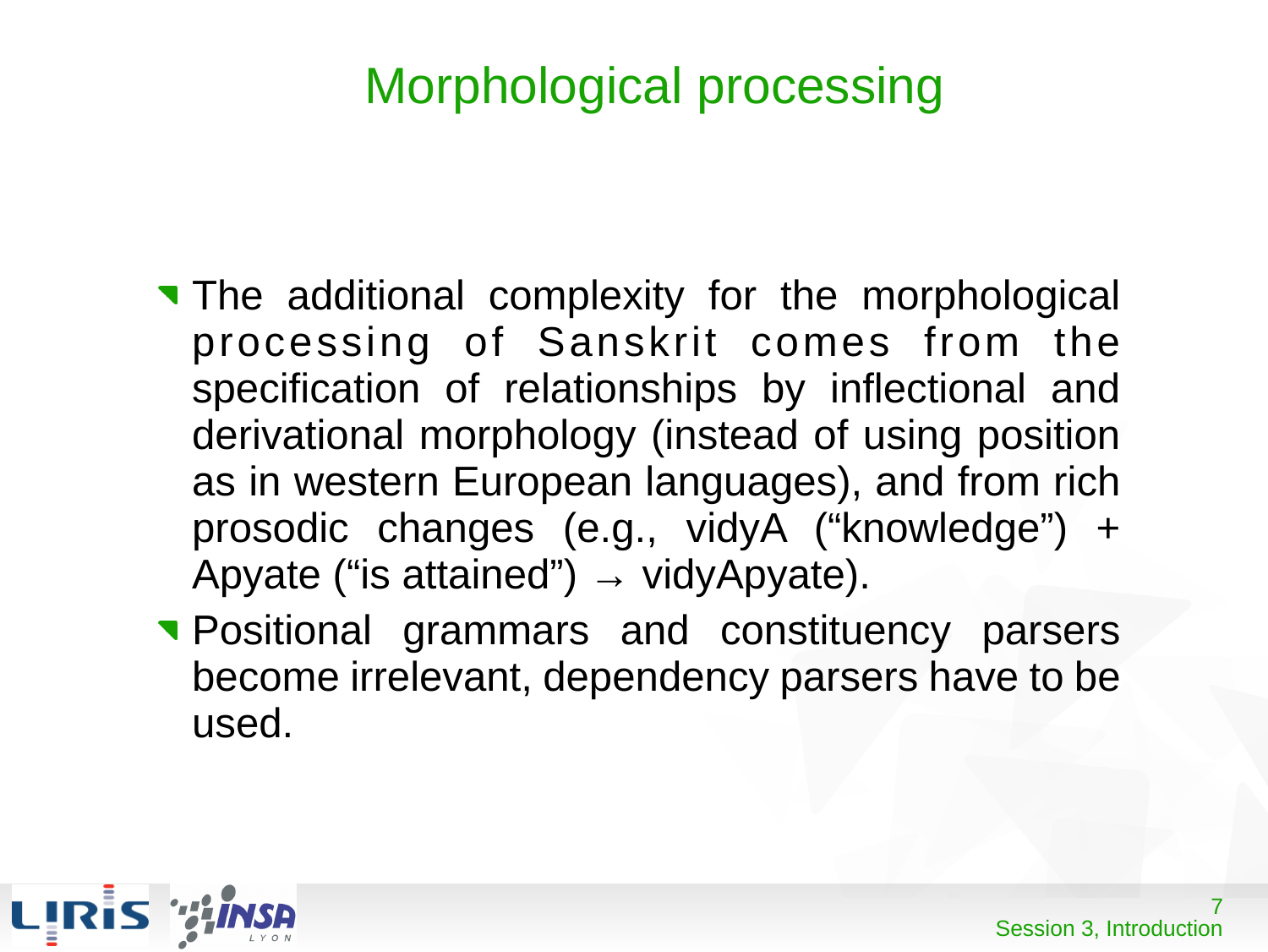The morphological rules for word formation and sentence formation are not one-one, introducing non-determinism (necessary (?) for poetry...).

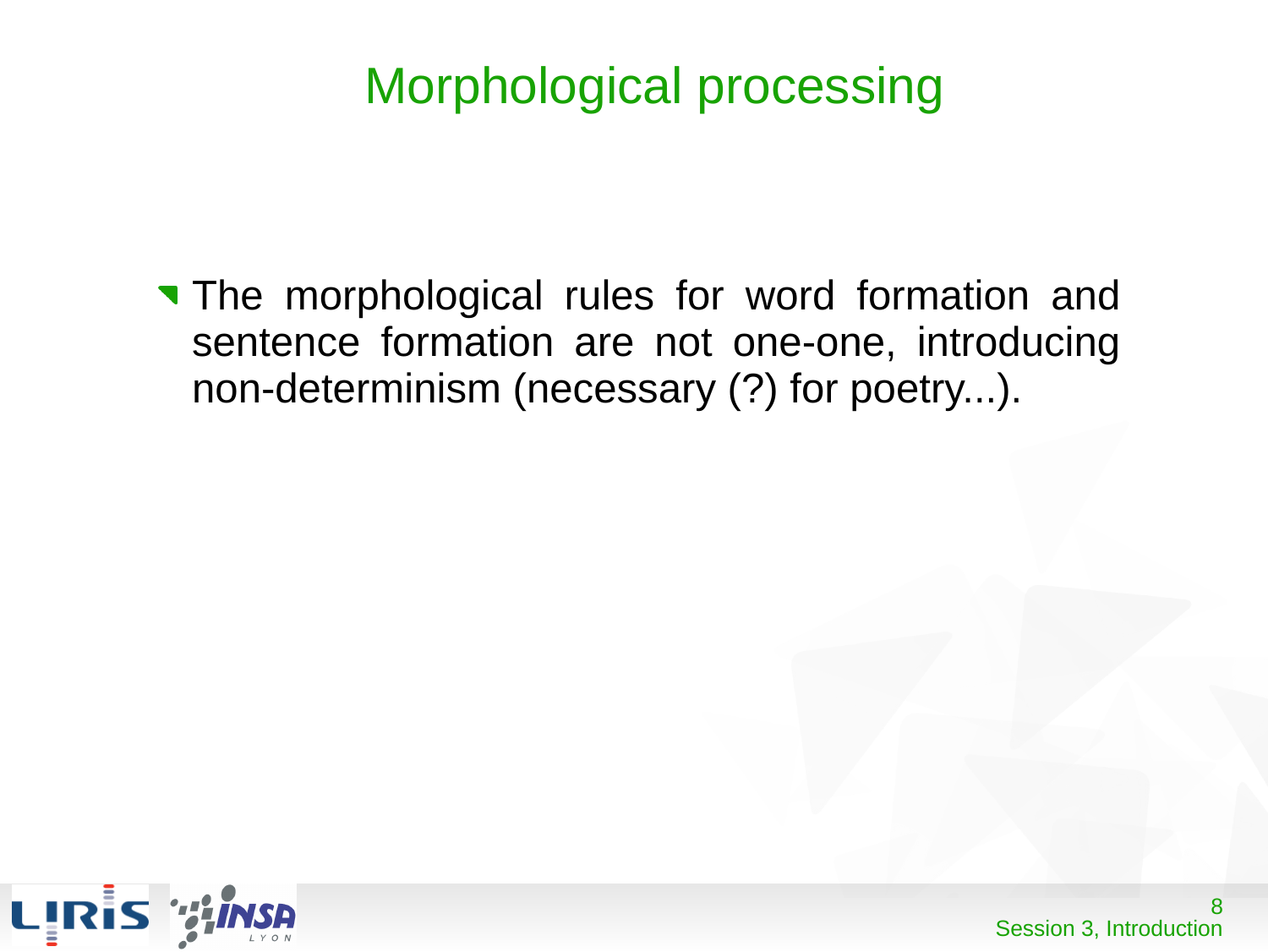- The common approach is to derive a tagger (i.e., an interpreter for finite state machine) from a structured lexicon (i.e., a repository of grammatical information) by using another finite state automaton (usually called a transducer).
- A transducer is a finite state machine with two tapes (input and output) that computes a **relation** between two formal languages (i.e. sets of strings).
- **Transducers can be composed:** Words  $\rightarrow$  words split up at morpheme boundaries Split up words  $\rightarrow$  morphemes description